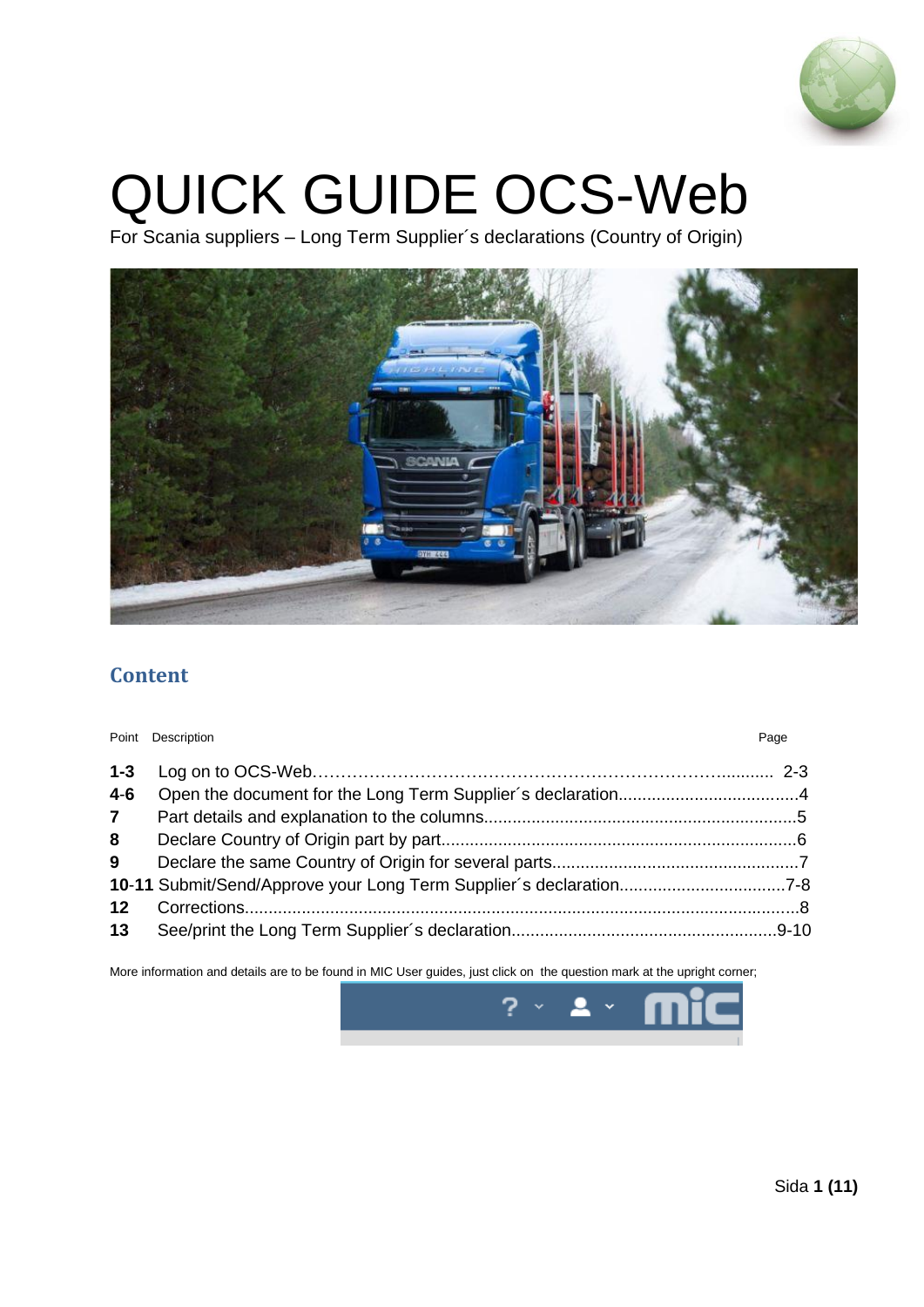#### **1. Click on the link in the e-mail that takes you to SSP (Scania Supplier Portal):**

#### Dear Sir/Madam,

It is time for you to provide a Long Term Supplier's Declaration (LTSD) to Scania! As it is important for Scania to be able to provide correct information regarding the origin of trucks, buses, engines, gensets and spare parts that we deliver to our customers world-wide, your support is required. By completing and submitting the LTSD for the parts supplied by your company you help Scania with this endeavour. Please submit the requested information by 2019-07-24

In order to complete the LTSD please log in to Scania Supplier portal (SSP) and click the link for OCS Web, which you should find under Applications. In OCS Web you will find the parts for which we require an LTSD from you. As we have experienced some issues with our notification system, resulting in some of our suppliers not receiving any notifications for an extended time period, there might be multiple documents in portal that require your attention. If so, please only set the valid to date for documents starting with E18 to 2018-12-31. If there are even older documents (starting with E17 or E16) still open in the portal, please contact customs@scania.com for guidance. Unfortunately the system will also send out one notification per open document, which if there are multiple open documents will result in numerous emails sent out by us. We sincerely apologize for this inconvenience!

Please fill out the information requested and finalize the document. If you have any questions regarding OCS Web or LTSDs please consult the quick guide, found under the CoO tab on SSP or contact customs@scania.com. If you have any questions regarding your login (password reset etc.) or other SSP related issues please contact: supplier portal.helpdesk@scania.com

Link: https://supplier.scania.com/ Your Supplier number: 06801

Thank you for your cooperation!

Best regards, Niclas Lindmark Phone: +46 8 553 815 28 E-mail: customs@scania.com ZT Taxes and Customs department, Scania CV AB SE-151 87 Södertälje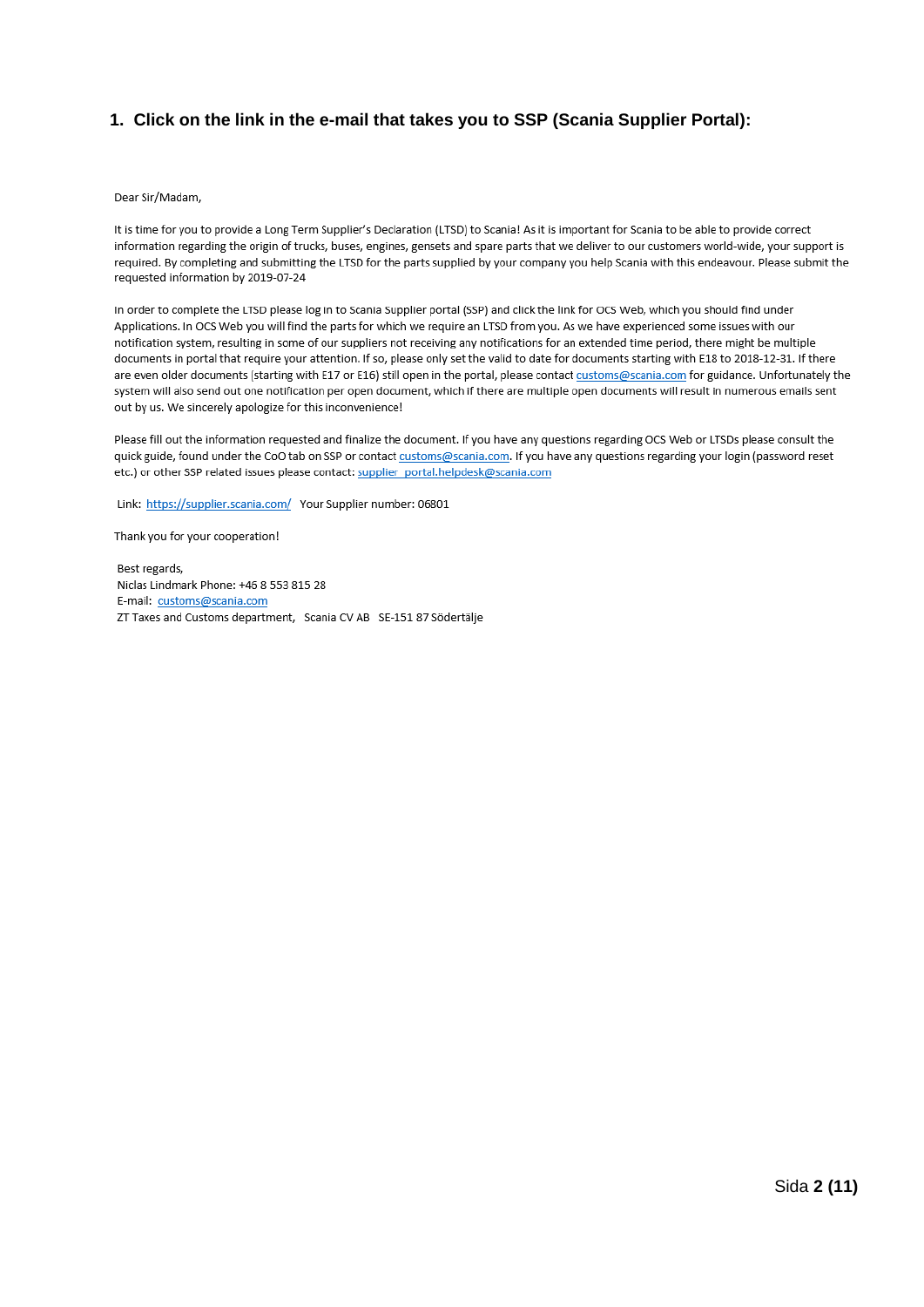**2a. Click on the log in icon at the top right corner of the screen;**



#### **2.b Now you enter your user id and password:**

| $\cdots$                                                                                                                                      |                                                                                                                                                                                                                                                                                                                                                                                                                                         | <b>CONTRACTOR</b>                                        |
|-----------------------------------------------------------------------------------------------------------------------------------------------|-----------------------------------------------------------------------------------------------------------------------------------------------------------------------------------------------------------------------------------------------------------------------------------------------------------------------------------------------------------------------------------------------------------------------------------------|----------------------------------------------------------|
| https://wame.scania.com/pteai/logindmz?targeturl=https% $O -$ @ C La Unifaun Online                                                           | OM E-post-asajanlindgren@hotma O Login to Scania<br>$\chi$                                                                                                                                                                                                                                                                                                                                                                              | <b>A</b> 2 0                                             |
| Redigera Visa Eavoriter Verktyg Hjälp<br>Arkiv<br>Google (3) Forslag på webbplatser • (3) http--www.danskebank.se (3) WebSlice-galleri •<br>G |                                                                                                                                                                                                                                                                                                                                                                                                                                         | → N + E (m + Sida + Sakerhet + Verktyg +<br>$\mathbf{a}$ |
|                                                                                                                                               |                                                                                                                                                                                                                                                                                                                                                                                                                                         |                                                          |
| <b>SCANIA</b><br>LOG IN                                                                                                                       |                                                                                                                                                                                                                                                                                                                                                                                                                                         |                                                          |
|                                                                                                                                               | <b>WELCOME TO</b>                                                                                                                                                                                                                                                                                                                                                                                                                       |                                                          |
|                                                                                                                                               |                                                                                                                                                                                                                                                                                                                                                                                                                                         |                                                          |
|                                                                                                                                               | <b>SCANIA</b>                                                                                                                                                                                                                                                                                                                                                                                                                           |                                                          |
|                                                                                                                                               | <b>SUPPLIER</b>                                                                                                                                                                                                                                                                                                                                                                                                                         |                                                          |
|                                                                                                                                               |                                                                                                                                                                                                                                                                                                                                                                                                                                         |                                                          |
|                                                                                                                                               | <b>PORTAL</b>                                                                                                                                                                                                                                                                                                                                                                                                                           |                                                          |
|                                                                                                                                               | The purchasing organisation performs procurement activities globally and has<br>local purchasing offices in all our strategic supplier markets. We focus on<br>developing close relationships with our key suppliers. Cooperation based on<br>mutual trust is seen as a success factor. We continuously explore and assimilate<br>new markets, as well as further develop and manage already established<br>business and relationships. |                                                          |
|                                                                                                                                               | <b>Supplier Portal Help</b>                                                                                                                                                                                                                                                                                                                                                                                                             |                                                          |
|                                                                                                                                               | Find your local administrator                                                                                                                                                                                                                                                                                                                                                                                                           |                                                          |
|                                                                                                                                               | Find your account's User ID                                                                                                                                                                                                                                                                                                                                                                                                             |                                                          |
| Username                                                                                                                                      |                                                                                                                                                                                                                                                                                                                                                                                                                                         |                                                          |
|                                                                                                                                               |                                                                                                                                                                                                                                                                                                                                                                                                                                         |                                                          |
| Password                                                                                                                                      |                                                                                                                                                                                                                                                                                                                                                                                                                                         |                                                          |
|                                                                                                                                               |                                                                                                                                                                                                                                                                                                                                                                                                                                         |                                                          |
| SAIL/XDS account                                                                                                                              |                                                                                                                                                                                                                                                                                                                                                                                                                                         |                                                          |
|                                                                                                                                               |                                                                                                                                                                                                                                                                                                                                                                                                                                         |                                                          |
|                                                                                                                                               | <b>LOG IN</b>                                                                                                                                                                                                                                                                                                                                                                                                                           |                                                          |
|                                                                                                                                               | Forgot your password?                                                                                                                                                                                                                                                                                                                                                                                                                   |                                                          |
|                                                                                                                                               |                                                                                                                                                                                                                                                                                                                                                                                                                                         |                                                          |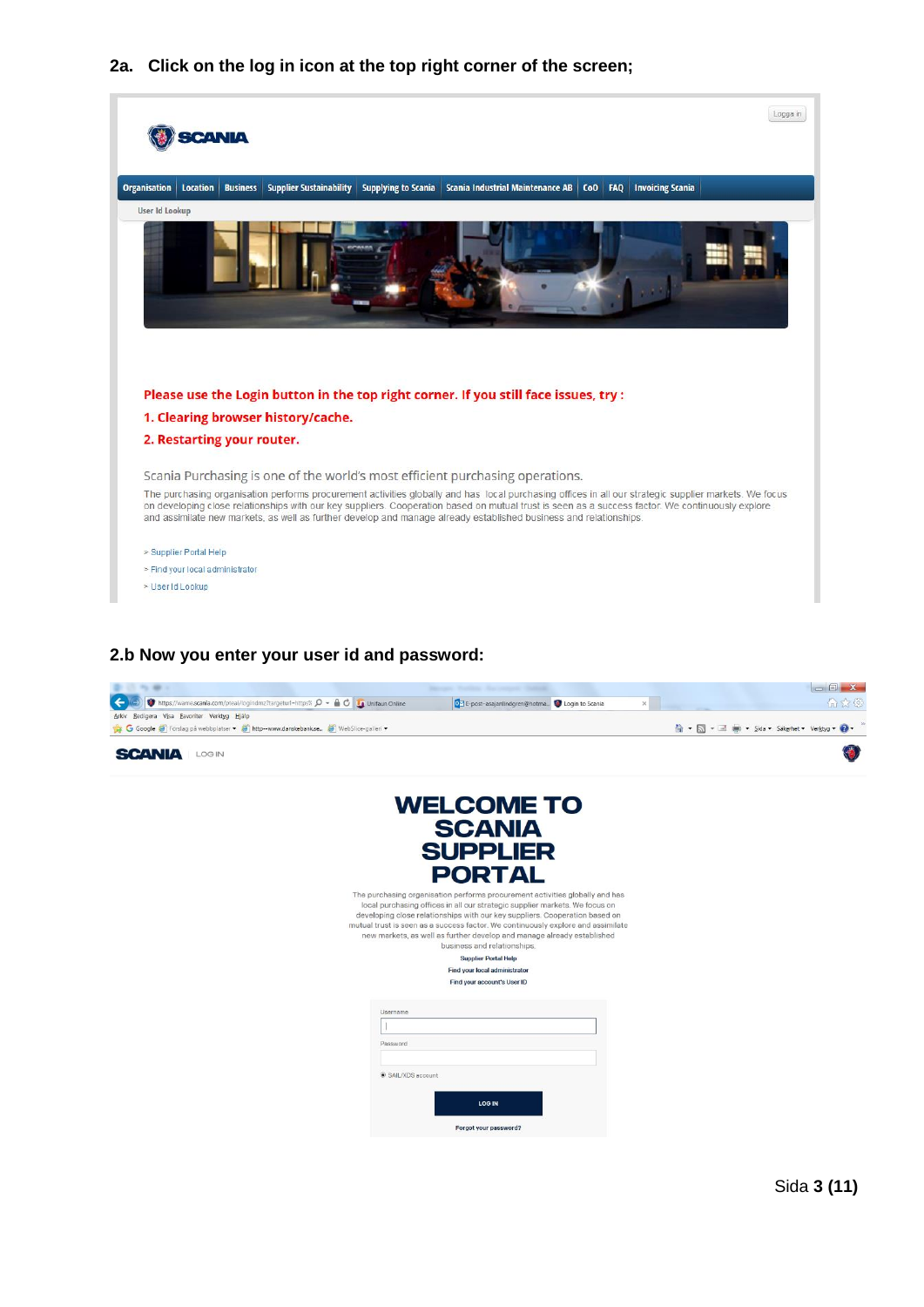**3. Once you are logged in, click on the application (OCS-WEB) to enter the application.**



### **4. You are now in the application! Select 01/01 Scania SE (Manual) :**

(This happen the first time you access OCS, this will be default in the future.)

| OCS-Web<br>MIC-OCS (01/01/58)                       |                                                                                                                                                                     |   |  |
|-----------------------------------------------------|---------------------------------------------------------------------------------------------------------------------------------------------------------------------|---|--|
| 日常<br>Supply Chain Solicitation<br><b>Documents</b> |                                                                                                                                                                     |   |  |
|                                                     | Module selection<br>Select modules for your application menu<br>Please select the modules you want to use by logging in to the respective compa-                    | 讄 |  |
|                                                     | -Modules<br>C OCS-Web<br>01/01 - Scania SE (Manual)<br>Do not open this module<br>01/01 - Scania SE (Manual)<br>Save as standard and do not ask again in the future | × |  |
|                                                     | OK Cancel                                                                                                                                                           |   |  |
|                                                     |                                                                                                                                                                     |   |  |
|                                                     |                                                                                                                                                                     |   |  |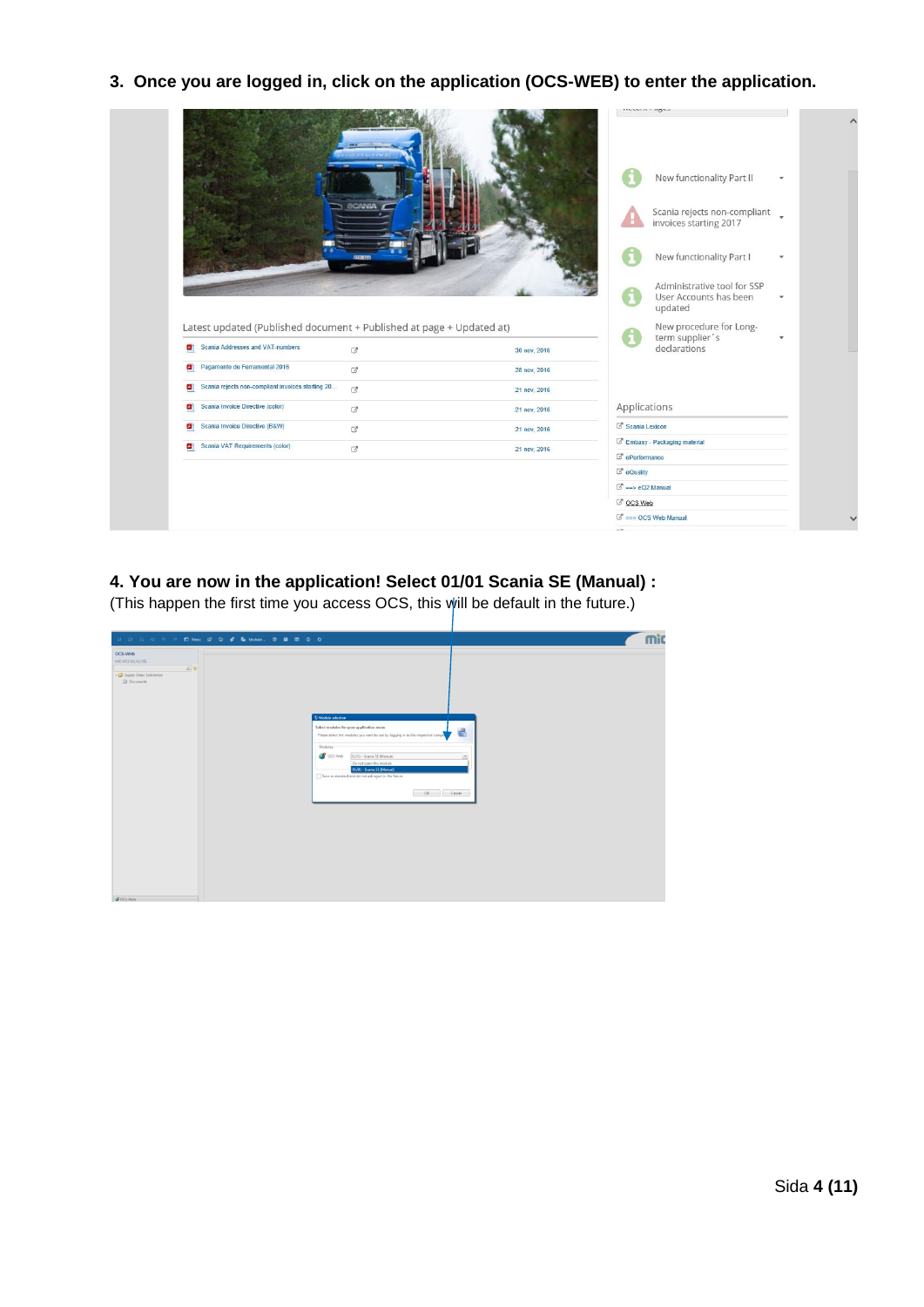**5. Double click on Documents on the left side:**



### **6. Double click on the document (the marked record in the middle):**

| MIC-GTM Suite v F v                                                                                                               |                                                                                      |                                                                                              |                                        |                                    |                                |                                        |                                                                  |  |                      | ? × 2 × <b>mic</b>           |                             |                |
|-----------------------------------------------------------------------------------------------------------------------------------|--------------------------------------------------------------------------------------|----------------------------------------------------------------------------------------------|----------------------------------------|------------------------------------|--------------------------------|----------------------------------------|------------------------------------------------------------------|--|----------------------|------------------------------|-----------------------------|----------------|
| ocs-Web<br>-<br>01/01 - Scania SE (Manual)<br>$\checkmark$<br>$x \equiv x$<br><b>A THE SUPPLY CHAIN SOLICITATION</b><br>Documents | (C) [01/01] Documents X<br><b>Overview Documents</b><br>Filter Criteria<br>Query   v | Document Number<br>Document Status<br>Document finalized<br>Extended »<br>Reset              | $\checkmark$                           | $\check{\mathbf{v}}$               |                                | Exporter Address Number                | Agreement<br>Deadline YYYY-MM-DD                                 |  | $\alpha$<br>$\alpha$ | All Conditions Any Condition | Records: 4 of 4             | $\mathbf{i}$ . |
|                                                                                                                                   | ℐ                                                                                    | Document v   Up-/Download v   Comments<br>Finalized Document Number Status<br>E160000905-004 | 11 - RESENT                            | Attachments<br>Exporter A<br>01060 | EUALL                          | 2016-01-01                             | Agreement Receive Date F Receive Date To P Comment<br>2016-12-31 |  | Attachment           | Open Lines Total Lines       | 业 Ⅲ *                       |                |
|                                                                                                                                   | $\overline{c}$<br>$\mathbf{3}$<br>$\overline{4}$                                     | E160000905-003<br>E160000905-002<br>E160000905-001                                           | 99 - ERROR<br>99 - ERROR<br>99 - ERROR | 01060<br>01060<br>01060            | EUALL<br><b>EUALL</b><br>EUALL | 2016-01-01<br>2016-01-01<br>2016-01-01 | 2016-12-31<br>2016-12-31<br>2016-12-31                           |  |                      | 92<br>182                    | 92<br>$\overline{1}$<br>182 |                |
|                                                                                                                                   |                                                                                      |                                                                                              |                                        |                                    |                                |                                        |                                                                  |  |                      |                              | MIC-GTM Suite               |                |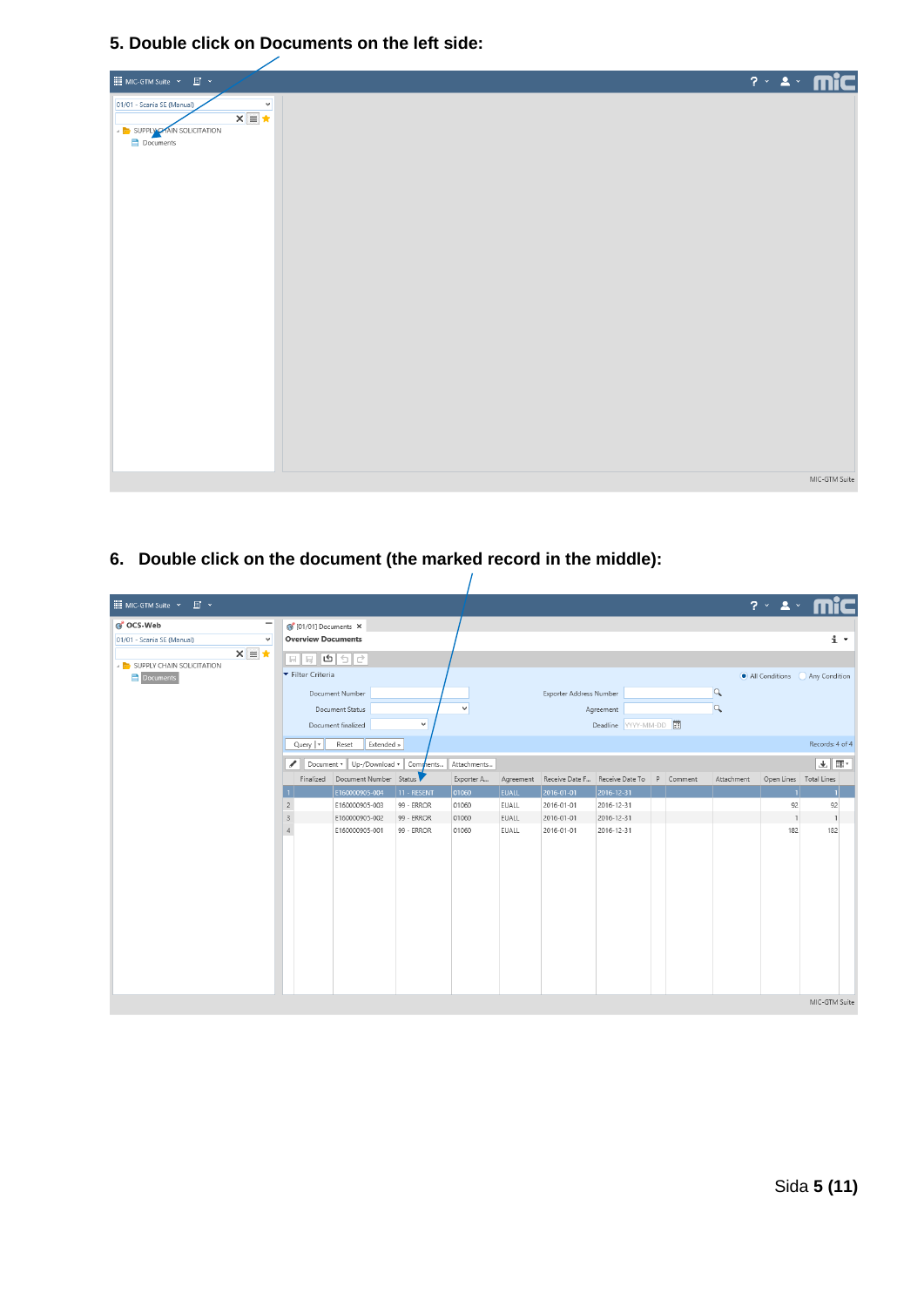#### **7. All your active parts, provided to Scania will now be visible!**

(if the view is limited on your screen , so you don´t see the parts -just hide the above part by clicking on the heading Document and Supplier Information) : Or hold down the "CTRL" key and press once the "-" key. This will reduce the size of the screen.

| <b>EL</b> MIC-GTM Suite Y<br>$\Box$                    |                                                                    |                                   |                                                        |                     | $2 \times 2 \times$      |
|--------------------------------------------------------|--------------------------------------------------------------------|-----------------------------------|--------------------------------------------------------|---------------------|--------------------------|
| ocs-Web                                                | 6 [01/01] Documents X 6 [01/01] EU Document E160000905-004 X       |                                   |                                                        |                     |                          |
| 01/01 - Scania SE (Manual)<br>$\checkmark$             | EU Document E160000905-004                                         |                                   |                                                        |                     | $i$ $\cdot$              |
| $x \equiv x$<br><b>A THE SUPPLY CHAIN SOLICITATION</b> | 日<br>$\overline{\phantom{a}}$                                      | 99999                             | ts                                                     |                     |                          |
| Documents                                              | Document and Supplier Information                                  |                                   |                                                        |                     |                          |
|                                                        |                                                                    | EUALL<br><b>TEST COMPANY</b>      | 01060                                                  |                     |                          |
|                                                        | Document Status 11 - RESENT                                        |                                   | ALC KONSULT<br>амррист туантс                          |                     |                          |
|                                                        | Valid from / to 2016-01-01                                         | ₩<br>2016-12-31<br>m              | Address BOX 7202, TABY,, 18713, SE                     |                     |                          |
|                                                        | Approval Date                                                      |                                   |                                                        |                     |                          |
|                                                        | ▶ System                                                           |                                   |                                                        |                     |                          |
|                                                        | <b>Solicitation Requests</b>                                       |                                   |                                                        |                     |                          |
|                                                        |                                                                    |                                   |                                                        |                     |                          |
|                                                        | Filter Criteria                                                    |                                   |                                                        |                     | Red                      |
|                                                        | - Bulk Change<br>Supplier Part Number                              | Supplier Tariff Number            |                                                        | Country of Origin   | Apply to selected        |
|                                                        | Preferential Status                                                | v<br>Plant Code                   |                                                        | Customer Code       |                          |
|                                                        | Comment                                                            |                                   |                                                        |                     | ◯ Apply to all           |
|                                                        |                                                                    |                                   |                                                        |                     |                          |
|                                                        |                                                                    |                                   |                                                        |                     | $\blacktriangleright$    |
|                                                        | F *Agreement *Part Number                                          | Part Description<br>Tariff Number | Supplier Part Number Sup. Tariff No. Country of Origin | Preferential Status | Plant (                  |
|                                                        | <b>EUALL</b><br>588858                                             | <b>PRINTERSHE</b><br>9403208090   |                                                        | 35 - UNKNOWN        | $\bullet$                |
|                                                        |                                                                    |                                   |                                                        |                     |                          |
|                                                        | ∢                                                                  | $\mathbf{m}$                      |                                                        |                     |                          |
|                                                        | <b>Exception Agreements</b>                                        |                                   |                                                        |                     |                          |
|                                                        | Current Exceptions:<br>No exceptions defined for selected records. |                                   |                                                        |                     | Define                   |
|                                                        | $\left\vert \cdot \right\rangle$                                   |                                   | $\mathbf{m}$                                           |                     | $\overline{\phantom{a}}$ |
|                                                        |                                                                    |                                   |                                                        |                     | MIC-GTM Suite            |

Sort by clicking on the column heading you wish to sort on, for example – Part description.

#### **Explanation to the columns** (the **yellow-marked** fields are mandatory to fill in):

Agreement : EUALL – cover all agreements that the EU has entered with different countries. Part number: Your part number at Scania

Part Description: Part description within Scania

Tariff code: the code that Scania has inserted in Scania's system.

Sup Part.No: You have the option to insert your internal part number here:

Supplier Tariff number: If you don´t agree with the Scania's tariff you have the option to insert your tariff code in However – this is optional!

CoO – Country of Origin

Preferential Status – All items are 35-UNKNOWN when entering first time. If you select an European country under CoO – status will change to 01-CERTIFIED. You can always change to any of these: 35-UNKNOWN, 50-NOT CERTIFIED. Please note that you are not allowed to approve a part with 35-UNKNOWN status. If you are uncertain, please always use 50-NOT CERTIFIED.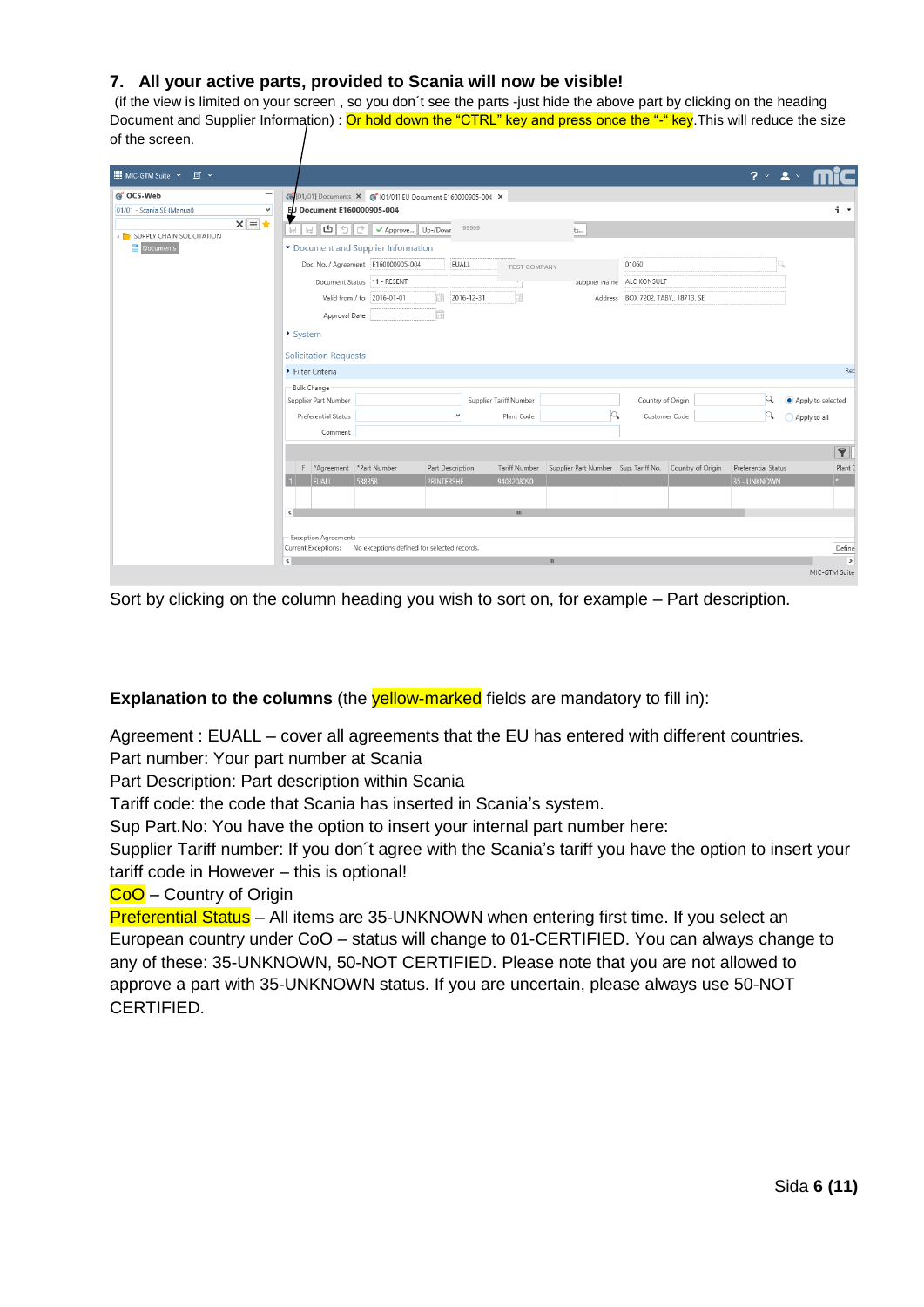**8**. **Declare Country of Origin and preferential status, part by part:**

| <b>III</b> MIC-GTM Suite Y<br>$E$ $\sim$                    |                                                                        |                                             |                                                        | $2 \times 2$                   |  |  |  |  |  |  |  |
|-------------------------------------------------------------|------------------------------------------------------------------------|---------------------------------------------|--------------------------------------------------------|--------------------------------|--|--|--|--|--|--|--|
| -<br>G OCS-Web                                              | 6 [01/01] Documents X 6 [01/01] EU Document E160000905-004 X           |                                             |                                                        |                                |  |  |  |  |  |  |  |
| $\checkmark$<br>01/01 - Scania SE (Manual)                  | EU Document E160000905-004                                             |                                             |                                                        | i +                            |  |  |  |  |  |  |  |
| $x \equiv x$<br><b>A REASS IN SUPPLY CHAIN SOLICITATION</b> | $\Box$ > Approve<br>Up-/Download v & Comments<br>Attachments<br>$\Box$ |                                             |                                                        |                                |  |  |  |  |  |  |  |
| <b>Documents</b>                                            | Document and Supplier Information                                      |                                             |                                                        |                                |  |  |  |  |  |  |  |
|                                                             | Doc. No. / Agreement E160000905-004                                    | EUALL                                       | Supplier Number 01060                                  |                                |  |  |  |  |  |  |  |
|                                                             | Document Status  11 - RESENT                                           | $\mathcal{M}$                               | ALC KONSULT<br>Supplier Name                           |                                |  |  |  |  |  |  |  |
|                                                             | Valid from / to 2016-01-01                                             | 2016-12-31<br>an i                          | Address BOX 7202, TÄBY,, 18713, SE                     |                                |  |  |  |  |  |  |  |
|                                                             | Approval Date                                                          |                                             |                                                        |                                |  |  |  |  |  |  |  |
|                                                             | System                                                                 |                                             |                                                        |                                |  |  |  |  |  |  |  |
|                                                             |                                                                        |                                             |                                                        |                                |  |  |  |  |  |  |  |
|                                                             | <b>Solicitation Requests</b><br>Filter Criteria                        |                                             |                                                        | Red                            |  |  |  |  |  |  |  |
|                                                             | Bulk Change                                                            |                                             |                                                        |                                |  |  |  |  |  |  |  |
|                                                             | Supplier Part Number                                                   | Supplier Tariff Number                      | Country of Origin                                      | $\alpha$<br>Apply to selected  |  |  |  |  |  |  |  |
|                                                             | Preferential Status                                                    | $\checkmark$<br>Plant Code                  | Customer Code                                          | Q<br>◯ Apply to all            |  |  |  |  |  |  |  |
|                                                             | Comment                                                                |                                             |                                                        |                                |  |  |  |  |  |  |  |
|                                                             |                                                                        |                                             |                                                        | $\boxed{P}$                    |  |  |  |  |  |  |  |
|                                                             | F *Agreement *Part Number                                              | Part Description<br><b>Tariff Number</b>    | Supplier Part Number Sup. Tariff No. Country of Origin | Preferential Status<br>Plant 0 |  |  |  |  |  |  |  |
|                                                             | EUALL<br>588858                                                        | PRINTERSHE<br>9403208090                    |                                                        | $\star$<br>35 - UNKNOWN        |  |  |  |  |  |  |  |
|                                                             |                                                                        |                                             |                                                        |                                |  |  |  |  |  |  |  |
|                                                             | $\leq$                                                                 | $\mathbf{m}$                                |                                                        |                                |  |  |  |  |  |  |  |
|                                                             |                                                                        |                                             |                                                        |                                |  |  |  |  |  |  |  |
|                                                             | <b>Exception Agreements</b><br>Current Exceptions:                     | No exceptions defined for selected records. |                                                        | Define                         |  |  |  |  |  |  |  |
|                                                             | $\epsilon$                                                             |                                             | $\mathbf{H}$                                           | $\rightarrow$                  |  |  |  |  |  |  |  |
|                                                             |                                                                        |                                             |                                                        | MIC-GTM Suite                  |  |  |  |  |  |  |  |
|                                                             |                                                                        |                                             |                                                        |                                |  |  |  |  |  |  |  |

Mark the record and choose Country by clicking in the box under "Country of Origin". You can either typ in the ISO 2 letter code for the country or use the magnifying glass to get a popup window if you do not know the code for the country in quetsion. Please not that only the two letter country code is accepted.

| III MIC-GTM Suite ∨ III ∨                        |                                                                                                                                                                                                                                                                                                                                                                                                                             |              |                                                     |                             |                 |   |                                    |                                                                      | $2 \times 2 \times$ |                   |                         |
|--------------------------------------------------|-----------------------------------------------------------------------------------------------------------------------------------------------------------------------------------------------------------------------------------------------------------------------------------------------------------------------------------------------------------------------------------------------------------------------------|--------------|-----------------------------------------------------|-----------------------------|-----------------|---|------------------------------------|----------------------------------------------------------------------|---------------------|-------------------|-------------------------|
| G OCS-Web                                        | 6 [01/01] Documents X 6 [01/01] EU Document E160000905-004 X                                                                                                                                                                                                                                                                                                                                                                |              |                                                     |                             |                 |   |                                    |                                                                      |                     |                   |                         |
| $\vee$<br>01/01 - Scania SE (Manual)             | EU Document E160000905-004                                                                                                                                                                                                                                                                                                                                                                                                  |              |                                                     |                             |                 |   |                                    |                                                                      |                     |                   | $i$ $\sim$              |
| $x \equiv x$<br><b>SUPPLY CHAIN SOLICITATION</b> | $\begin{array}{c} \mathbf{E} \mathbf{E} \mathbf{E} \mathbf{E} \mathbf{E} \mathbf{E} \mathbf{E} \mathbf{E} \mathbf{E} \mathbf{E} \mathbf{E} \mathbf{E} \mathbf{E} \mathbf{E} \mathbf{E} \mathbf{E} \mathbf{E} \mathbf{E} \mathbf{E} \mathbf{E} \mathbf{E} \mathbf{E} \mathbf{E} \mathbf{E} \mathbf{E} \mathbf{E} \mathbf{E} \mathbf{E} \mathbf{E} \mathbf{E} \mathbf{E} \mathbf{E} \mathbf{E} \mathbf{E} \mathbf{E} \mathbf$ |              | $\sqrt{2}$<br>Country of Origin - General Codes LAS | $\mathbb{R}$                | $\Box$ $\times$ |   |                                    |                                                                      |                     |                   |                         |
| <b>Documents</b>                                 | Document and Suppl                                                                                                                                                                                                                                                                                                                                                                                                          |              |                                                     |                             | $\times$        |   |                                    |                                                                      |                     |                   |                         |
|                                                  | Doc. No. / Agreement                                                                                                                                                                                                                                                                                                                                                                                                        | Code         | Description                                         |                             |                 |   | Number 01060                       |                                                                      |                     |                   |                         |
|                                                  | Document Status                                                                                                                                                                                                                                                                                                                                                                                                             | AD           | Andorra                                             |                             | $\land$         |   | r Name ALC KONSULT                 |                                                                      |                     |                   |                         |
|                                                  | Valid from / to                                                                                                                                                                                                                                                                                                                                                                                                             | AE           | United Arab Emirates                                |                             |                 |   | Address BOX 7202, TÄBY,, 18713, SE |                                                                      |                     |                   |                         |
|                                                  | Approval Date                                                                                                                                                                                                                                                                                                                                                                                                               | AF<br>AG     | Afghanistan<br>Antiqua and Barbuda                  |                             |                 |   |                                    |                                                                      |                     |                   |                         |
|                                                  | ▶ System                                                                                                                                                                                                                                                                                                                                                                                                                    | AI           | Anguilla                                            |                             |                 |   |                                    |                                                                      |                     |                   |                         |
|                                                  |                                                                                                                                                                                                                                                                                                                                                                                                                             | AL.          | Albania                                             |                             |                 |   |                                    |                                                                      |                     |                   |                         |
|                                                  | <b>Solicitation Requests</b>                                                                                                                                                                                                                                                                                                                                                                                                | <b>AM</b>    | Armenia                                             |                             |                 |   |                                    |                                                                      |                     |                   |                         |
|                                                  | Filter Criteria                                                                                                                                                                                                                                                                                                                                                                                                             |              | Netherlands Antilles                                |                             |                 |   |                                    |                                                                      |                     |                   | Red                     |
|                                                  | - Bulk Change                                                                                                                                                                                                                                                                                                                                                                                                               |              | Angola                                              |                             |                 |   |                                    |                                                                      |                     |                   |                         |
|                                                  | Supplier Part Number                                                                                                                                                                                                                                                                                                                                                                                                        |              |                                                     | migrated from TMS COMA data |                 |   | Country of Origin                  |                                                                      | Q                   | Apply to selected |                         |
|                                                  | Preferential Status                                                                                                                                                                                                                                                                                                                                                                                                         | AQ           | Antarctica                                          |                             | $\checkmark$    | Q |                                    | Customer Code                                                        | Q                   | ◯ Apply to all    |                         |
|                                                  | Comment                                                                                                                                                                                                                                                                                                                                                                                                                     |              |                                                     | OK                          | Cancel          |   |                                    |                                                                      |                     |                   |                         |
|                                                  |                                                                                                                                                                                                                                                                                                                                                                                                                             |              |                                                     |                             |                 |   |                                    |                                                                      |                     |                   | $\blacktriangledown$    |
|                                                  | F *Agreeme                                                                                                                                                                                                                                                                                                                                                                                                                  | *Part Number | Part Description                                    |                             |                 |   |                                    | Tariff Number Supplier Part Number Sup. Tariff No. Country of Origin | Preferential Status |                   | Plant (                 |
|                                                  | 588858<br><b>EUALL</b>                                                                                                                                                                                                                                                                                                                                                                                                      |              | <b>PRINTERSHE</b>                                   | 9403208090                  |                 |   |                                    |                                                                      | 35 - UNKNOWN        |                   | $\star$                 |
|                                                  |                                                                                                                                                                                                                                                                                                                                                                                                                             |              |                                                     |                             |                 |   |                                    |                                                                      |                     |                   |                         |
|                                                  | $\overline{\left( \right)}$                                                                                                                                                                                                                                                                                                                                                                                                 |              |                                                     | $\mathbf{m}$                |                 |   |                                    |                                                                      |                     |                   |                         |
|                                                  |                                                                                                                                                                                                                                                                                                                                                                                                                             |              |                                                     |                             |                 |   |                                    |                                                                      |                     |                   |                         |
|                                                  | Exception<br>Agreements                                                                                                                                                                                                                                                                                                                                                                                                     |              |                                                     |                             |                 |   |                                    |                                                                      |                     |                   |                         |
|                                                  | ceptions: No exceptions defined for selected records.<br>Current <b>F</b><br>$\vert$ < $\vert$                                                                                                                                                                                                                                                                                                                              |              |                                                     |                             | $\mathbf{m}$    |   |                                    |                                                                      |                     |                   | Define<br>$\rightarrow$ |
|                                                  |                                                                                                                                                                                                                                                                                                                                                                                                                             |              |                                                     |                             |                 |   |                                    |                                                                      |                     |                   | MIC-GTM Suite           |
|                                                  |                                                                                                                                                                                                                                                                                                                                                                                                                             |              |                                                     |                             |                 |   |                                    |                                                                      |                     |                   |                         |

Select "Country of Origin" from the window that pops up. You can insert the first letter in the Country to quickly scroll down. Double-click on the selected Country and it will be inserted on the part selected.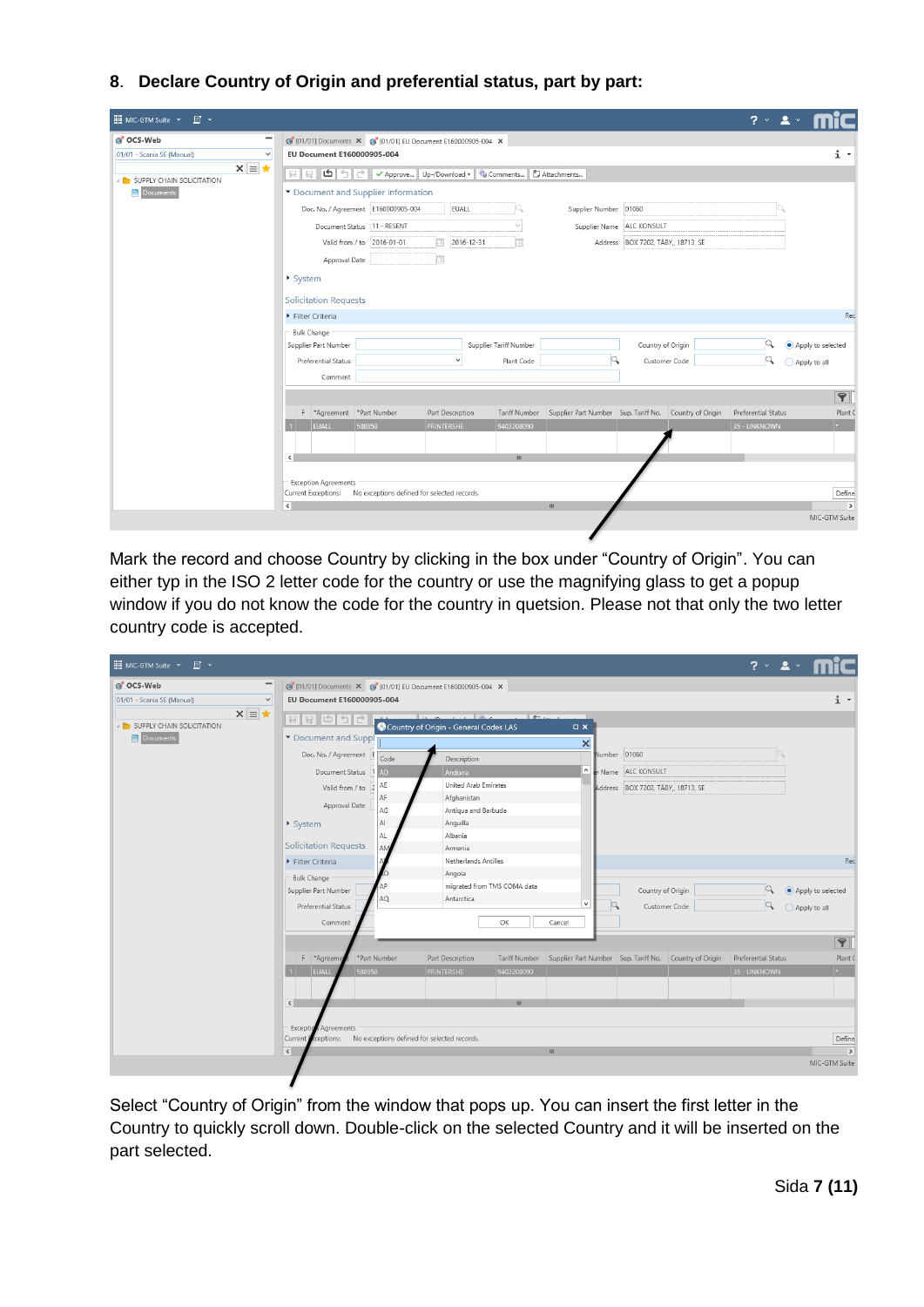| III MIC-GTM Suite × 国 ×                                                |                                                               |                                             |                                                        | $2 \times 2 \times$                |
|------------------------------------------------------------------------|---------------------------------------------------------------|---------------------------------------------|--------------------------------------------------------|------------------------------------|
| -<br>G OCS-Web                                                         | 6 [01/01] Documents X 6 [01/01] EU Document E160000905-004* X |                                             |                                                        |                                    |
| 01/01 - Scania SE (Manual)<br>$\checkmark$                             | EU Document E160000905-004                                    |                                             |                                                        | $i$ $\cdot$                        |
| $x \equiv$<br><b>A REASS IN SUPPLY CHAIN SOLICITATION</b><br>Documents | $  \sigma  $ ا $  \sigma  $<br>н                              | ✔ Approve   Up-/Download ▼   © Comments     | Attachments                                            |                                    |
|                                                                        | Document and Supplier Information                             |                                             |                                                        |                                    |
|                                                                        | Doc. No. / Agreement E160000905-004                           | EUALL                                       | Supplier Number 01060                                  |                                    |
|                                                                        | Document Status   11 - RESENT                                 | $\mathcal{M}$                               | Supplier Name ALC KONSULT                              |                                    |
|                                                                        | Valid from / to 2016-01-01                                    | 疆<br>2016-12-31                             | Address BOX 7202, TÄBY,, 18713, SE                     |                                    |
|                                                                        | Approval Date                                                 |                                             |                                                        |                                    |
|                                                                        | ▶ System                                                      |                                             |                                                        |                                    |
|                                                                        |                                                               |                                             |                                                        |                                    |
|                                                                        | <b>Solicitation Requests</b>                                  |                                             |                                                        |                                    |
|                                                                        | Filter Criteria                                               |                                             |                                                        | Red                                |
|                                                                        | - Bulk Change                                                 |                                             |                                                        |                                    |
|                                                                        | Supplier Part Number                                          | Supplier Tariff Number                      | Country of Origin                                      | lQ.<br>Apply to selected           |
|                                                                        | Preferential Status                                           | $\checkmark$<br>Plant Code                  | Customer Code                                          | Q<br>◯ Apply to all                |
|                                                                        | Comment                                                       |                                             |                                                        |                                    |
|                                                                        |                                                               |                                             |                                                        | $\blacktriangledown$               |
|                                                                        | F *Agreement *Part Number                                     | Part Description<br>Tariff Number           | Supplier Part Number Sup. Tariff No. Country of Origin | Preferential Status<br>Plant (     |
|                                                                        | EUALL<br>588858                                               | PRINTERSHE<br>9403208090                    |                                                        | SE <br>$\star$ .<br>01 - CERTIFIED |
|                                                                        |                                                               |                                             |                                                        |                                    |
|                                                                        | $\leq$                                                        | $\mathbf{m}$                                |                                                        |                                    |
|                                                                        |                                                               |                                             |                                                        |                                    |
|                                                                        | <b>Exception Agreements</b><br>Current Exceptions:            | No exceptions defined for selected records. |                                                        | Define                             |
|                                                                        | $\sim$                                                        |                                             | $\mathbf{m}$                                           | $\rightarrow$                      |
|                                                                        |                                                               |                                             |                                                        | MIC-GTM Suite                      |

Once completed with Country of Origin and Preferential status, click on "Save".

#### **9**. **Declare "Country of Origin" and "preferential status" for several parts that will have the same Country**:

Press Ctrl button and mark the parts you want to select, one by one, or if you have sorted on Description and for example want to select all "HOSES" , press Shift and the first and last record of part HOSE and all between these will be part of your scoop.

| <b>HI MIC-GTM Suite Y</b><br>$\Box$ $\sim$                   |                                                                                                                                                                                                                                                                                                                                                                                                                                                                                                    |                                             |                   |                        |                                                                      |                                    |     | $2 \times 2 \times$ |                         |  |
|--------------------------------------------------------------|----------------------------------------------------------------------------------------------------------------------------------------------------------------------------------------------------------------------------------------------------------------------------------------------------------------------------------------------------------------------------------------------------------------------------------------------------------------------------------------------------|---------------------------------------------|-------------------|------------------------|----------------------------------------------------------------------|------------------------------------|-----|---------------------|-------------------------|--|
| -<br>G OCS-Web<br>01/01 - Scania SE (Manual)<br>$\checkmark$ | 6 [01/01] Documents X 6 [01/01] EU Document E160000905-004* X<br>EU Document E160000905-004                                                                                                                                                                                                                                                                                                                                                                                                        |                                             |                   |                        |                                                                      |                                    |     |                     | i ×                     |  |
| $x \equiv x$<br>SUPPLY CHAIN SOLICITATION<br>Documents       | $\boxed{\blacksquare} \begin{array}{ c  c c c c c c c} \hline \text{ } & \text{ } \end{array}} \begin{array}{ c  c c c c c c c} \hline \text{ } & \text{ } \end{array}} \begin{array}{ c  c c c c c c c} \hline \text{ } & \text{ } \end{array}} \begin{array}{ c  c c c c c} \hline \text{ } & \text{ } \end{array}} \begin{array}{ c  c c c c c} \hline \text{ } & \text{ } \end{array}} \begin{array}{ c  c c c c} \hline \text{ } & \text$<br>Attachments<br>Document and Supplier Information |                                             |                   |                        |                                                                      |                                    |     |                     |                         |  |
|                                                              |                                                                                                                                                                                                                                                                                                                                                                                                                                                                                                    |                                             | EUALL             |                        | Supplier Number 01060                                                |                                    |     |                     |                         |  |
|                                                              | Document Status   11 - RESENT                                                                                                                                                                                                                                                                                                                                                                                                                                                                      |                                             |                   |                        |                                                                      | Supplier Name ALC KONSULT          |     |                     |                         |  |
|                                                              | Valid from / to 2016-01-01<br>Approval Date                                                                                                                                                                                                                                                                                                                                                                                                                                                        |                                             | Ħ<br>2016-12-31   |                        |                                                                      | Address BOX 7202, TABY,, 18713, SE |     |                     |                         |  |
|                                                              | System                                                                                                                                                                                                                                                                                                                                                                                                                                                                                             |                                             |                   |                        |                                                                      |                                    |     |                     |                         |  |
|                                                              | <b>Solicitation Requests</b>                                                                                                                                                                                                                                                                                                                                                                                                                                                                       |                                             |                   |                        |                                                                      |                                    |     |                     |                         |  |
|                                                              | Filter Criteria                                                                                                                                                                                                                                                                                                                                                                                                                                                                                    |                                             |                   |                        |                                                                      |                                    |     |                     | Red                     |  |
|                                                              | - Bulk Change<br>Supplier Part Number                                                                                                                                                                                                                                                                                                                                                                                                                                                              |                                             |                   | Supplier Tariff Number |                                                                      | Country of Origin                  |     | Q                   | Apply to selected       |  |
|                                                              | Preferential Status<br>Comment                                                                                                                                                                                                                                                                                                                                                                                                                                                                     |                                             | $\checkmark$      | Plant Code             |                                                                      | Customer Code                      |     | Q                   | Apply to all            |  |
|                                                              |                                                                                                                                                                                                                                                                                                                                                                                                                                                                                                    |                                             |                   |                        |                                                                      |                                    |     |                     | $\mathbf{P}$            |  |
|                                                              | F *Agreement *Part Number                                                                                                                                                                                                                                                                                                                                                                                                                                                                          |                                             | Part Description  |                        | Tariff Number Supplier Part Number Sup. Tariff No. Country of Origin |                                    |     | Preferential Status | Plant 0                 |  |
|                                                              | <b>EUALL</b>                                                                                                                                                                                                                                                                                                                                                                                                                                                                                       | 588858                                      | <b>PRINTERSHE</b> | 9403208090             |                                                                      |                                    | SE. | 01 - CERTIFIED      | $\star$ .               |  |
|                                                              | ∢                                                                                                                                                                                                                                                                                                                                                                                                                                                                                                  |                                             |                   | $\mathbf{m}$           |                                                                      |                                    |     |                     |                         |  |
|                                                              | Exception Agreements<br>Current Exceptions:                                                                                                                                                                                                                                                                                                                                                                                                                                                        | No exceptions defined for selected records. |                   |                        |                                                                      |                                    |     |                     |                         |  |
|                                                              | $\left\vert \cdot \right\rangle$                                                                                                                                                                                                                                                                                                                                                                                                                                                                   |                                             |                   |                        | $\mathbf{m}$                                                         |                                    |     |                     | Define<br>$\rightarrow$ |  |
|                                                              |                                                                                                                                                                                                                                                                                                                                                                                                                                                                                                    |                                             |                   |                        |                                                                      |                                    |     |                     | MIC-GTM Suite           |  |

Apply to selected / Apply changes and save.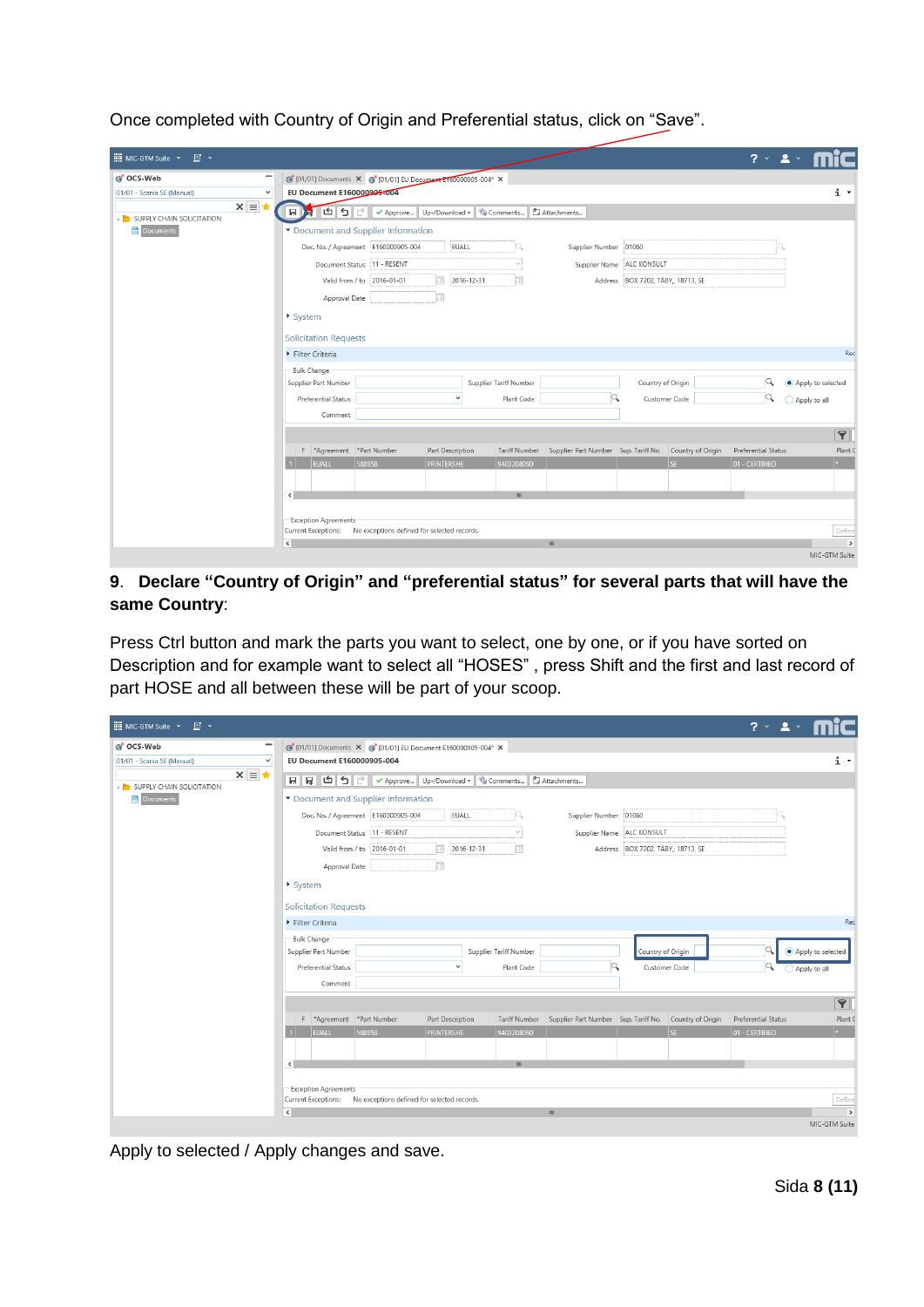There are several options to sort and declare in the user guides in MIC!

**10. Approve/send your Long Term Supplier´s declaration when you are ready with your parts by clicking on the Approve-button:**

| <b>III</b> MIC-GTM Suite Y<br>$\Box$                        |                                                               |                                             |                  |                                         |                                                        |                                    |               | $2 \times 2 \times$ |                                |
|-------------------------------------------------------------|---------------------------------------------------------------|---------------------------------------------|------------------|-----------------------------------------|--------------------------------------------------------|------------------------------------|---------------|---------------------|--------------------------------|
| G OCS-Web<br>-                                              | 6 [01/01] Documents X 6 [01/01] EU Document E160000905-004* X |                                             |                  |                                         |                                                        |                                    |               |                     |                                |
| $\vee$<br>01/01 - Scania SE (Manual)                        | EU Document E160000905-004                                    |                                             |                  |                                         |                                                        |                                    |               |                     | i ×                            |
| $x \equiv x$<br><b>A REASS IN SUPPLY CHAIN SOLICITATION</b> | 이 한 달 뒤                                                       | ✔ Approve.                                  |                  | Up-/Download v Comments   [ Attachments |                                                        |                                    |               |                     |                                |
| <b>Documents</b>                                            | Document and Supplier information                             |                                             |                  |                                         |                                                        |                                    |               |                     |                                |
|                                                             |                                                               |                                             | EUALL            |                                         | Supplier Number 01060                                  |                                    |               |                     |                                |
|                                                             |                                                               | Document Status 11 - RESENT                 |                  |                                         | Supplier Name                                          | ALC KONSULT                        |               |                     |                                |
|                                                             |                                                               | Valid from / to 2016-01-01                  | m                | m<br>2016-12-31                         |                                                        | Address BOX 7202, TÄBY,, 18713, SE |               |                     |                                |
|                                                             | Approval Date                                                 |                                             |                  |                                         |                                                        |                                    |               |                     |                                |
|                                                             | $\triangleright$ System                                       |                                             |                  |                                         |                                                        |                                    |               |                     |                                |
|                                                             | <b>Solicitation Requests</b>                                  |                                             |                  |                                         |                                                        |                                    |               |                     |                                |
|                                                             | Filter Criteria                                               |                                             |                  |                                         |                                                        |                                    |               |                     | Red                            |
|                                                             | Bulk Change                                                   |                                             |                  |                                         |                                                        |                                    |               |                     |                                |
|                                                             | Supplier Part Number                                          |                                             |                  | Supplier Tariff Number                  |                                                        | Country of Origin                  |               | Q                   | Apply to selected              |
|                                                             | Preferential Status                                           |                                             |                  | Plant Code                              |                                                        |                                    | Customer Code | Q                   | ◯ Apply to all                 |
|                                                             | Comment                                                       |                                             |                  |                                         |                                                        |                                    |               |                     |                                |
|                                                             |                                                               |                                             |                  |                                         |                                                        |                                    |               |                     | $\blacktriangledown$           |
|                                                             | F *Agreement *Part Number                                     |                                             | Part Description | <b>Tariff Number</b>                    | Supplier Part Number Sup. Tariff No. Country of Origin |                                    |               | Preferential Status | Plant (                        |
|                                                             | <b>EUALL</b>                                                  | 588858                                      | PRINTERSHE       | 9403208090                              |                                                        |                                    | SE            | 01 - CERTIFIED      | $\star$                        |
|                                                             |                                                               |                                             |                  |                                         |                                                        |                                    |               |                     |                                |
|                                                             | $\left  \cdot \right $                                        |                                             |                  | $\mathbf{m}$                            |                                                        |                                    |               |                     |                                |
|                                                             | <b>Exception Agreements</b>                                   |                                             |                  |                                         |                                                        |                                    |               |                     |                                |
|                                                             | Current Exceptions:                                           | No exceptions defined for selected records. |                  |                                         |                                                        |                                    |               |                     | Define                         |
|                                                             | $\epsilon$                                                    |                                             |                  |                                         | $\mathbf{m}$                                           |                                    |               |                     | $\rightarrow$<br>MIC-GTM Suite |
|                                                             |                                                               |                                             |                  |                                         |                                                        |                                    |               |                     |                                |

#### **11. Declare the validity period by backdate 1 year**.

This is possible with the new UCC. The valid to date will automatically set 2019-12-31 (you can change if you want). Insert your name, position and place and finally click on the Accept-button:

| Approval of selected document(s):                                                                                                                                                                                                                                                                                                        |
|------------------------------------------------------------------------------------------------------------------------------------------------------------------------------------------------------------------------------------------------------------------------------------------------------------------------------------------|
| E160000011-001                                                                                                                                                                                                                                                                                                                           |
|                                                                                                                                                                                                                                                                                                                                          |
| Dear supplier! Before you click on Approval - set the date in Valid From - one year back in time so<br>your declaration is valid the longest possible period! It will automatically generate correct forms due to<br>the new legislation in UCC. So if you approve the declaration 2016-06-23 - set the date 2015-06-23<br>here! Thanks! |
|                                                                                                                                                                                                                                                                                                                                          |
|                                                                                                                                                                                                                                                                                                                                          |
|                                                                                                                                                                                                                                                                                                                                          |
|                                                                                                                                                                                                                                                                                                                                          |
|                                                                                                                                                                                                                                                                                                                                          |
|                                                                                                                                                                                                                                                                                                                                          |
|                                                                                                                                                                                                                                                                                                                                          |
|                                                                                                                                                                                                                                                                                                                                          |
|                                                                                                                                                                                                                                                                                                                                          |
|                                                                                                                                                                                                                                                                                                                                          |
|                                                                                                                                                                                                                                                                                                                                          |
| Validity period:                                                                                                                                                                                                                                                                                                                         |
| Valid From<br>$2015 - 06 - 20$<br>Valid To 2017 - 12 - 31                                                                                                                                                                                                                                                                                |
| Approval Date 2016 - 06 - 20                                                                                                                                                                                                                                                                                                             |
|                                                                                                                                                                                                                                                                                                                                          |
| Signatory Profile 03303                                                                                                                                                                                                                                                                                                                  |
| Place Marseille<br>Position Supply Schrimp Manager<br>Name Forrest Gump                                                                                                                                                                                                                                                                  |
|                                                                                                                                                                                                                                                                                                                                          |
| Cancel<br>Accept                                                                                                                                                                                                                                                                                                                         |
|                                                                                                                                                                                                                                                                                                                                          |

Your Long Terms Supplier´s declaration is now submitted to Scania – thanks!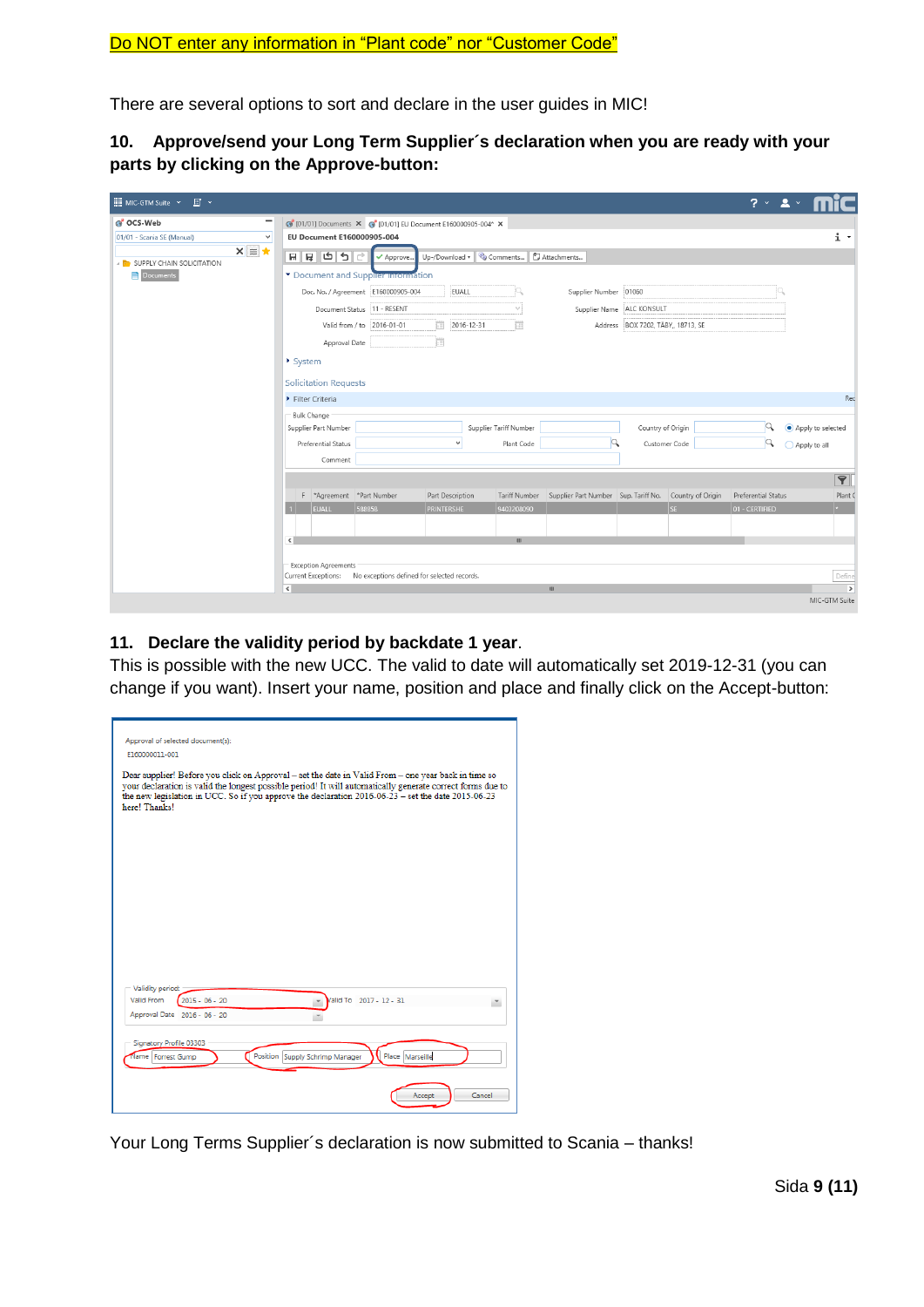This procedure will then re-occur when the LTSD expires, before issuing a new document with the parts the system will check to ensure the parts has been delivered during the previous 12 month period. This will reduce any parts that you have stopped to deliver due to expired or replaced orders. If you start providing new parts during the period you will receive separate requests for these items. They will then be solicited in the same scope as the other parts.

**12. If you want to change/correct data you have provided – just contact Scania's Customs department** [:customs@scania.com](mailto:customs@scania.com) and we will revoke the declaration so you can work with it again. Also state your supplier number in the subject!

**13. How to view the** *Long Term Supplier´s declaration* **that you have submitted:** Click on Document, select Print and click on the text for download:

| <b>日 日 日 白</b> ち っ<br>□ Menu @ 2g                                                                                                   | d <sup>3</sup> 臨 Modules」 ② 回 回 ① ①                                                                                                                                                                                                                                                                                                                                                                                                               |                                                                                                                                             |                                                               |
|-------------------------------------------------------------------------------------------------------------------------------------|---------------------------------------------------------------------------------------------------------------------------------------------------------------------------------------------------------------------------------------------------------------------------------------------------------------------------------------------------------------------------------------------------------------------------------------------------|---------------------------------------------------------------------------------------------------------------------------------------------|---------------------------------------------------------------|
| <b>OCS-Web</b><br>MIC-OCS [01/01/SE]<br>風雷<br>Document <b>v</b><br>Supply Chain Solicitation<br>Approve<br>Documents<br>Print<br>ø. | [01/01] Documents x [01/01] EU Document E160000007-001 0<br><b>Overview Documents</b><br>Vp-/Download v   Comments<br>Attachments<br>○ Any Condition<br>Document Number<br><b>Document Status</b><br>$\overline{\phantom{a}}$<br>Document finalized<br>$\overline{\phantom{a}}$<br>Query   v<br>Count<br>Reset<br>Extended »<br>Finalized Doc. No.<br><b>Document Status</b><br>Exp. Addr. No.<br>E160000007-001<br>39 - PARTIALLY_COMPLETE 02387 | <b>Exporter Address Number</b><br>Agreement<br>Deadline YYYY-MM-DD<br>Receive Date<br>Agreement<br><b>EUALL</b><br>2016-06-13<br>2017-12-31 | Q<br>Q.<br><b>Re</b><br>Receive Date To Comment<br>Attachment |
| E160000007-001 39 - PARTIALLY_COMPLETE 02387<br>×                                                                                   | <b>EUALL</b><br>2016-06-13<br>File download<br>20160613131641_ocseutrall.pdf<br>Click here to start the download.<br>Cancel                                                                                                                                                                                                                                                                                                                       | 2017-12-31                                                                                                                                  | 45<br>50                                                      |
| Reports *<br>Status Job Name<br>D F E File Name<br>ocseutrall.rptdesign                                                             | Started At<br>$\mathbf{z}$ = $\mathbf{z}$ = 20160613131641_ocseutrall.pdf                                                                                                                                                                                                                                                                                                                                                                         | Records: 1 of total 1 [4] [9]<br><b>Finished At</b><br>Job ID<br>2016-06-13 13:16:41 2016-06-13 13:16:43<br>1335                            | <b>Av Parameters Av</b> Metadata                              |

The Long Term Supplier´s declaration will be expressed and you can print it if you want.